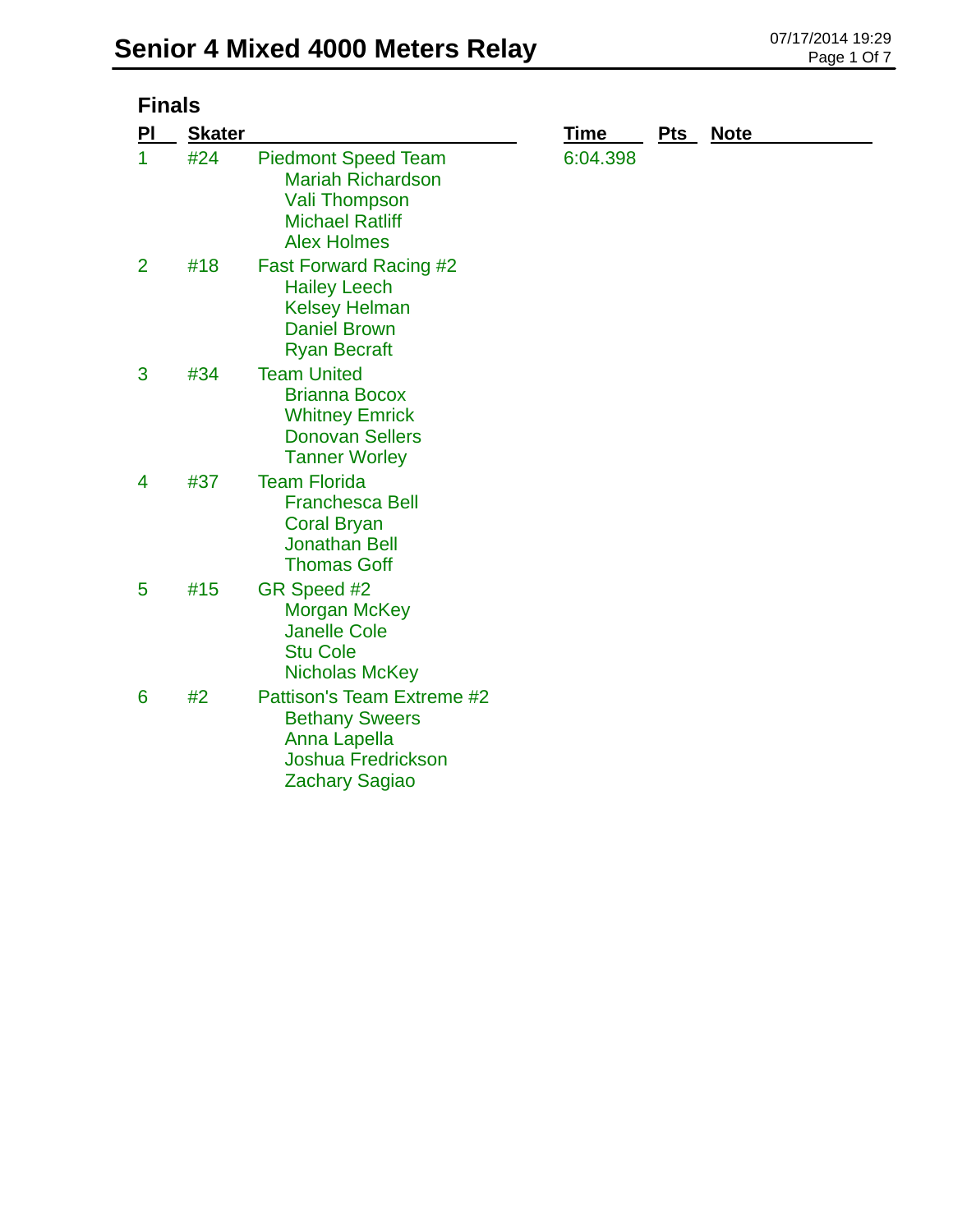## **Senior 4 Mixed 4000 Meters Relay** 07/17/2014 19:29

| Heat #1        |               |                                                                                                                                 |             |            |                |  |
|----------------|---------------|---------------------------------------------------------------------------------------------------------------------------------|-------------|------------|----------------|--|
| PI             | <b>Skater</b> |                                                                                                                                 | <b>Time</b> | <b>Pts</b> | <b>Note</b>    |  |
| 1              | #34           | <b>Team United</b><br><b>Brianna Bocox</b><br><b>Whitney Emrick</b><br><b>Donovan Sellers</b><br><b>Tanner Worley</b>           | 6:12.511    |            | E <sub>1</sub> |  |
| $\overline{2}$ | #37           | <b>Team Florida</b><br><b>Franchesca Bell</b><br><b>Coral Bryan</b><br><b>Jonathan Bell</b><br><b>Thomas Goff</b>               |             |            | CO             |  |
| 3              | #31           | Frenchtown Speed Team #4<br><b>Ariel Pawlo</b><br><b>Elizabeth Drenkhahn</b><br><b>Andrew Reichert</b><br><b>Benjamin Carey</b> |             |            | <b>B4</b>      |  |
| 4              | #33           | Piedmont Speed Team #2<br><b>Emily Reed</b><br><b>Renee Gress</b><br><b>Joey Harmon</b><br><b>Caleb James</b>                   |             |            | H <sub>2</sub> |  |
| 5              | #32           | <b>Texas Speed Club #2</b><br><b>Sterling Reynolds</b><br><b>Colby Study</b><br><b>Nina Tinsley</b><br><b>Erin Arnold</b>       |             |            | D <sub>2</sub> |  |
| 6              | #30           | Team Florida #3<br><b>Marquita Jones</b><br>Katana Grau<br><b>Matthew Phillips</b><br><b>Dalton Parrish</b>                     |             |            | C <sub>3</sub> |  |
|                | #36           | <del>Team Illini #4</del>                                                                                                       |             |            | <u> Г4</u>     |  |
|                |               | <b>Cassandra Trulock</b><br><b>Alexandria Rys</b><br>Kaylon McCrocklin<br><b>William Culhane</b>                                |             |            |                |  |
|                | #35           | <b>Pattison's Team Extreme</b><br><b>Misha Averill</b><br>Lani Nacol<br><b>Miguel Jose</b><br><b>Jeremy Anderson</b>            |             |            | A4             |  |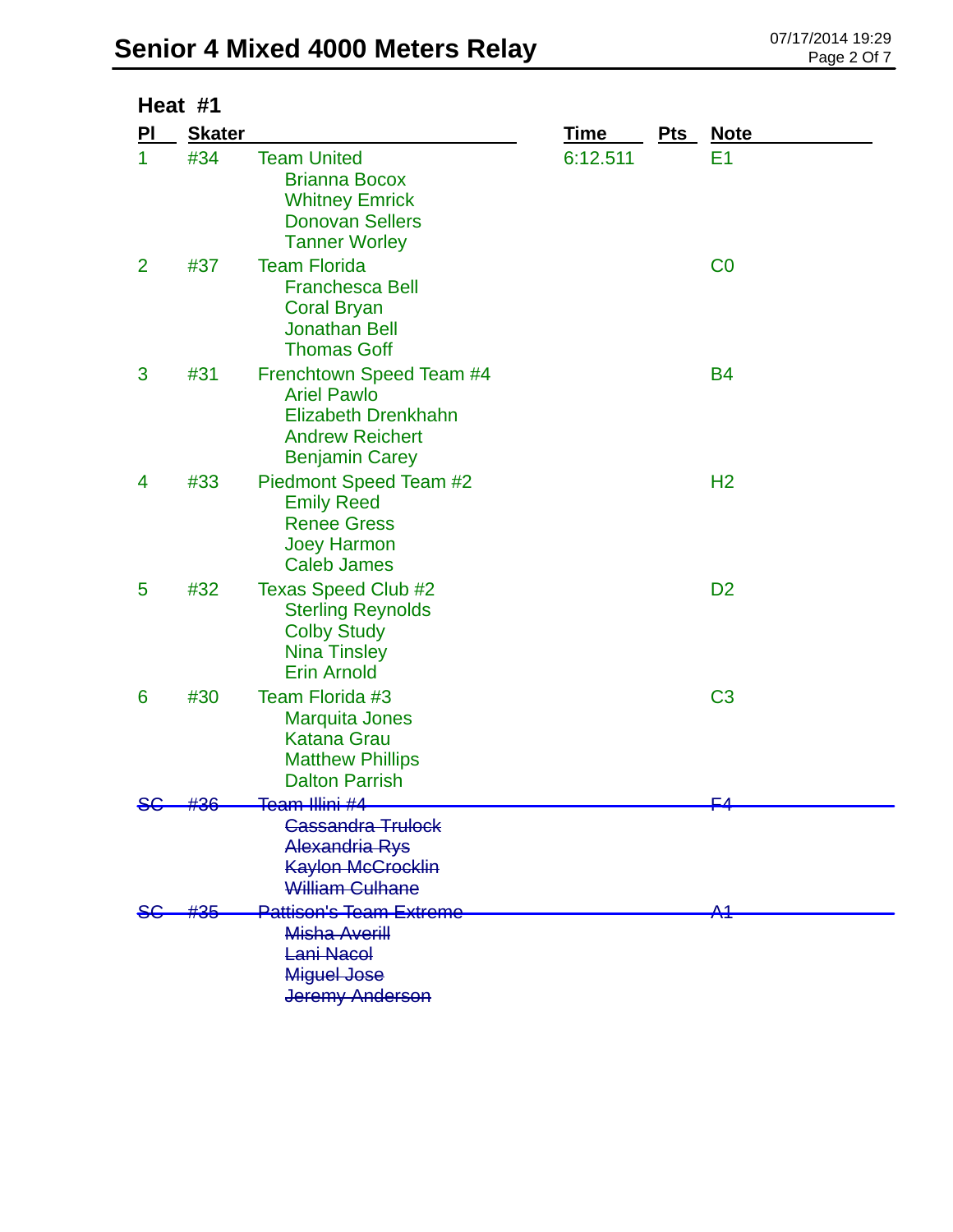| Heat #2      |               |                                                                                                                                |          |     |                  |
|--------------|---------------|--------------------------------------------------------------------------------------------------------------------------------|----------|-----|------------------|
| PI           | <b>Skater</b> |                                                                                                                                | Time     | Pts | <b>Note</b>      |
| $\mathbf{1}$ | #5            | <b>Fast Forward Racing</b><br><b>Kirstan Helman</b><br><b>McKenzie Brown</b><br><b>Sean O'Brien</b><br><b>Stephen Hewitt</b>   | 6:21.739 |     | <b>B1</b>        |
| 2            | #2            | Pattison's Team Extreme #2<br><b>Bethany Sweers</b><br>Anna Lapella<br><b>Joshua Fredrickson</b><br><b>Zachary Sagiao</b>      |          |     | A <sub>2</sub>   |
| 3            | #3            | <b>Great Skate Wolverines</b><br>Natasha Nierman<br><b>Jillian Rookard</b><br><b>Christian Keesler</b><br><b>Andrew Guelzo</b> |          |     | F <sub>1</sub>   |
| 4            | #6            | Synergy Inline #2<br><b>Chelsi LeGault</b><br><b>Addison Sneard</b><br><b>Wesley Gandy</b><br><b>Terrell Bradley</b>           |          |     | E2               |
| 5            | #1            | Piedmont Speed Team #3<br><b>Camille Ball</b><br><b>Kelsie Lemmond</b><br><b>Zach Eller</b><br><b>Kimbell Chew</b>             |          |     | H <sub>3</sub>   |
| DQ           | #4            | Team Florida #4<br><b>Courtney Anderson</b><br><b>Shelby Deramus</b><br>Asa Peckham<br><b>Nicholas Hollingsworth</b>           |          |     | <b>Distanced</b> |
|              |               | <b>DFW Speed #3</b><br><b>Brian Walker</b><br><b>Steven Southerland</b><br><b>Sarah Harris</b><br><b>Lyzeth Avila</b>          |          |     | <del>D3</del>    |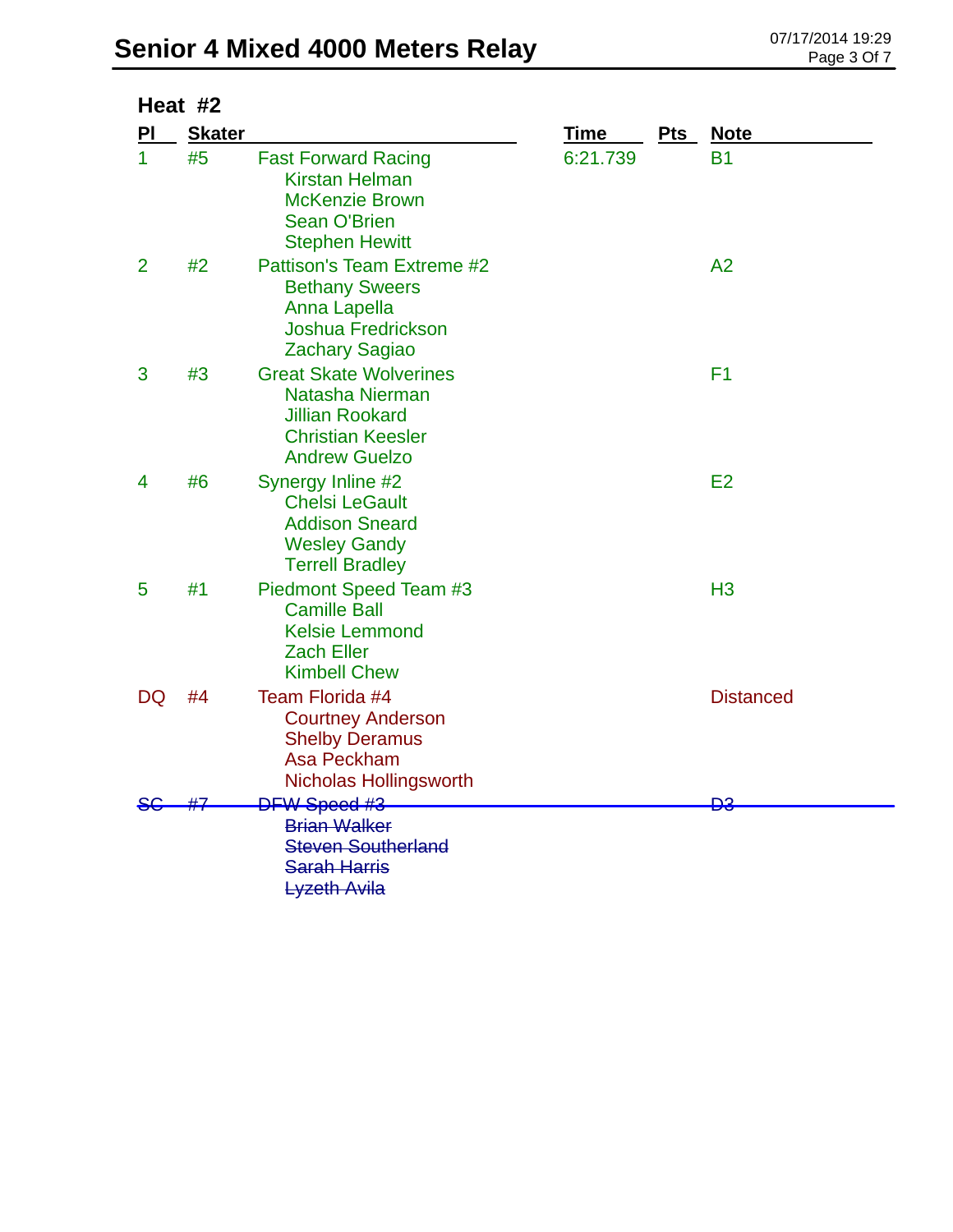## **Senior 4 Mixed 4000 Meters Relay** 07/17/2014 19:29

| Heat #3        |               |                                                                                                                               |             |            |                |  |
|----------------|---------------|-------------------------------------------------------------------------------------------------------------------------------|-------------|------------|----------------|--|
| ΡI             | <b>Skater</b> |                                                                                                                               | <b>Time</b> | <b>Pts</b> | <u>Note</u>    |  |
| $\mathbf{1}$   | #15           | GR Speed #2<br><b>Morgan McKey</b><br><b>Janelle Cole</b><br><b>Stu Cole</b><br><b>Nicholas McKey</b>                         | 6:18.396    |            | F <sub>2</sub> |  |
| $\overline{2}$ | #18           | <b>Fast Forward Racing #2</b><br><b>Hailey Leech</b><br><b>Kelsey Helman</b><br><b>Daniel Brown</b><br><b>Ryan Becraft</b>    |             |            | <b>B2</b>      |  |
| 3              | #16           | <b>Team United #3</b><br><b>Megan Gillis</b><br><b>Aaliyah Grant</b><br>Daniel Arango<br>Zachary Stoppelmoor                  |             |            | E <sub>3</sub> |  |
| 4              | #20           | Pattison's Inline Racing #3<br><b>Harmonee Miller</b><br><b>McKindsay Dow</b><br><b>Joshua Howell</b><br><b>Jared Fincher</b> |             |            | A <sub>3</sub> |  |
| 5              | #19           | No Limit Racing<br><b>Jacob Daniels</b><br><b>Kariann Saltsman</b><br><b>Kylee Irick</b><br><b>Westley Taylor Mills</b>       |             |            | G <sub>1</sub> |  |
| 6              | #17           | <b>Stardust</b><br><b>Sydney Franklin</b><br><b>Krista Brown</b><br><b>Mike Pantelakis</b><br><b>Seiko Sanchez</b>            |             |            | C <sub>1</sub> |  |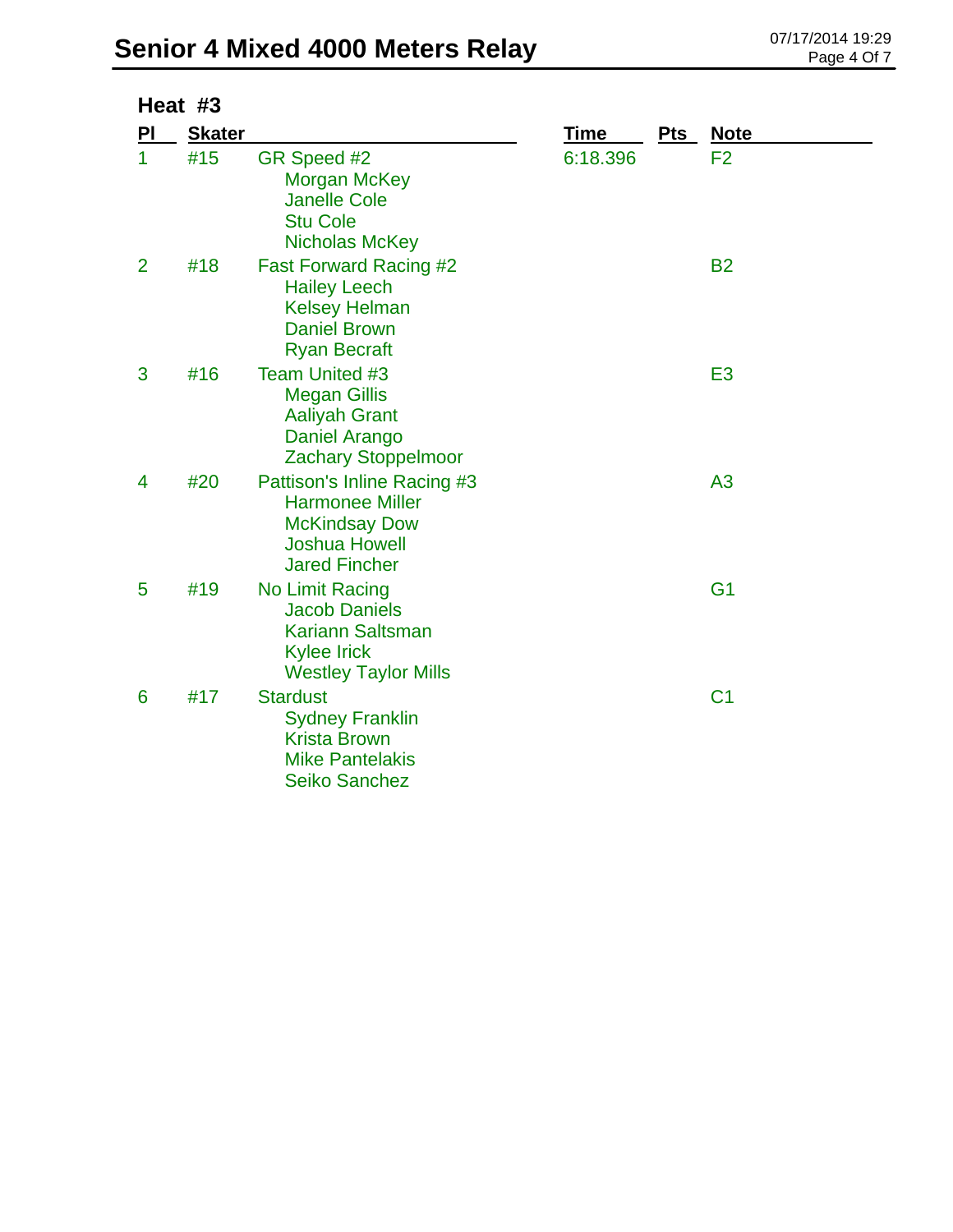| Heat #4        |               |                                                                                                                                |          |     |                |  |
|----------------|---------------|--------------------------------------------------------------------------------------------------------------------------------|----------|-----|----------------|--|
| PI             | <b>Skater</b> |                                                                                                                                | Time     | Pts | <u>Note</u>    |  |
| 1              | #23           | Valley Speed Team #3<br>Chrysta Rands<br><b>Nicole Bischoff</b><br><b>Franklin Hewitt</b><br><b>Robert Campbell</b>            | 6:35.390 |     | <b>B3</b>      |  |
| $\overline{2}$ | #24           | <b>Piedmont Speed Team</b><br><b>Mariah Richardson</b><br><b>Vali Thompson</b><br><b>Michael Ratliff</b><br><b>Alex Holmes</b> |          |     | H1             |  |
| 3              | #22           | <b>DFW Speed</b><br><b>Michelle Webster</b><br><b>Rose Cowling</b><br><b>Brian Talley</b><br><b>Brian Walker</b>               |          |     | D <sub>1</sub> |  |
| 4              | #25           | DFW Speed #4<br><b>Steven Southerland</b><br><b>Mike Johnston</b><br>Lyzeth Avila<br><b>Sarah Harris</b>                       |          |     | D <sub>4</sub> |  |
| 5              | #26           | <b>Rolling Warriors #4</b><br><b>Catherine Elliott</b><br><b>Alyssa Keator</b><br><b>Jerry Jones</b><br><b>Justin Cowdin</b>   |          |     | H4             |  |
|                |               | <del>Auburn Speed Team #4</del>                                                                                                |          |     | ᅀᄼ             |  |
|                |               | Sadie Kerslake<br><b>Chantel Boehme</b><br><b>Caleb Wakefield</b><br><b>Connor Edwards</b>                                     |          |     |                |  |
|                | #27           | Emerald Coast #2                                                                                                               |          |     |                |  |
|                |               | <b>Cheyenne Couperthwaite</b><br><b>Brittany Engle</b><br><b>Gene McBrien</b><br><b>Chris Rayburn</b>                          |          |     |                |  |
|                |               | Great Skate Wolverines #3                                                                                                      |          |     | ≏⊒             |  |
|                |               | Sean Lynam                                                                                                                     |          |     |                |  |
|                |               | <b>Loren Burns</b>                                                                                                             |          |     |                |  |
|                |               | Samantha Brown                                                                                                                 |          |     |                |  |
|                |               | <b>Athena Collins</b>                                                                                                          |          |     |                |  |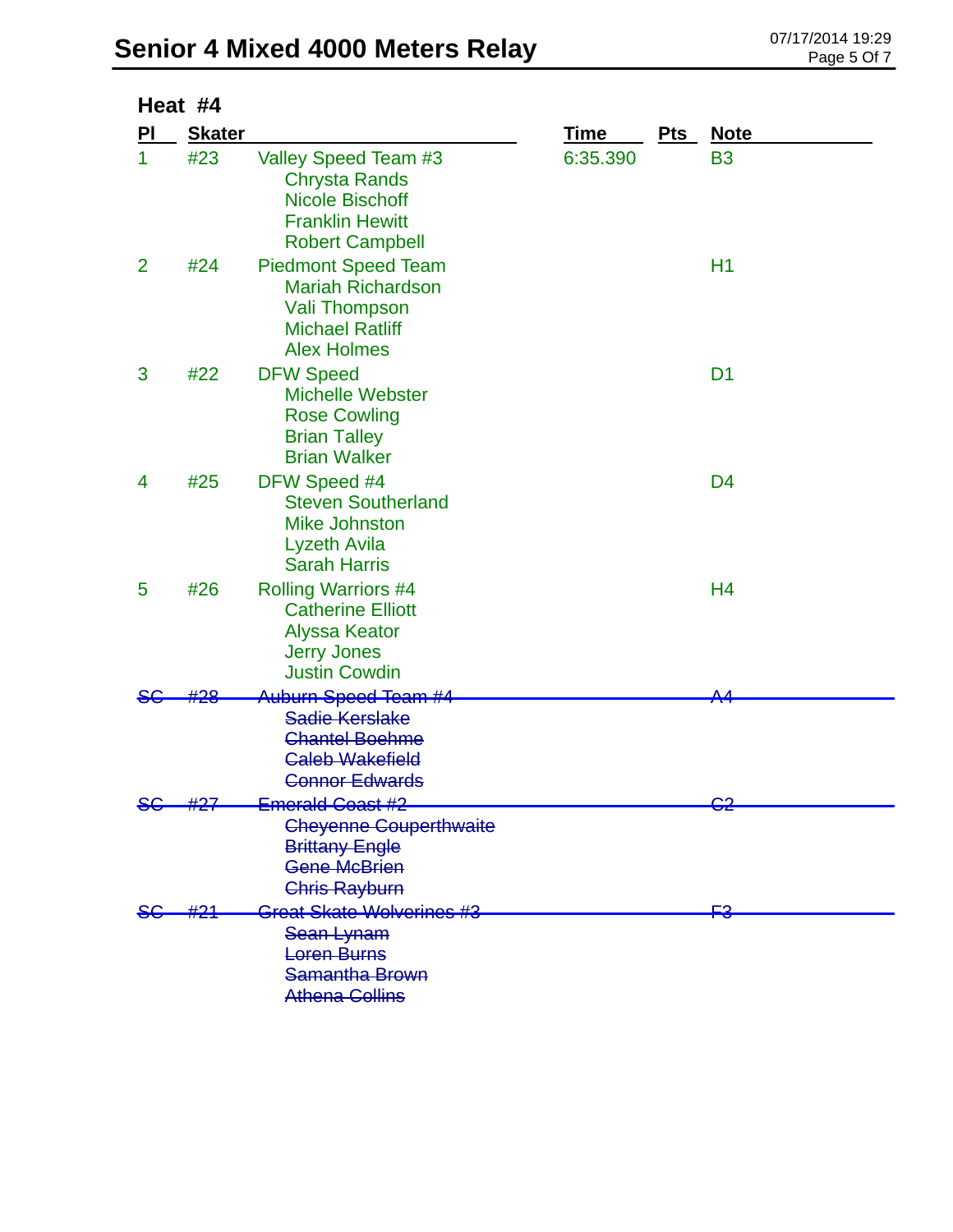| Semifinals #1  |               |                                                                                                                                 |             |     |             |
|----------------|---------------|---------------------------------------------------------------------------------------------------------------------------------|-------------|-----|-------------|
| PI             | <b>Skater</b> |                                                                                                                                 | <b>Time</b> | Pts | <b>Note</b> |
| 1              | #34           | <b>Team United</b><br><b>Brianna Bocox</b><br><b>Whitney Emrick</b><br><b>Donovan Sellers</b><br><b>Tanner Worley</b>           | 6:24.177    |     |             |
| $\overline{2}$ | #24           | <b>Piedmont Speed Team</b><br><b>Mariah Richardson</b><br>Vali Thompson<br><b>Michael Ratliff</b><br><b>Alex Holmes</b>         |             |     |             |
| 3              | #37           | <b>Team Florida</b><br><b>Franchesca Bell</b><br><b>Coral Bryan</b><br><b>Jonathan Bell</b><br><b>Thomas Goff</b>               |             |     |             |
| 4              | #23           | Valley Speed Team #3<br>Chrysta Rands<br><b>Nicole Bischoff</b><br><b>Franklin Hewitt</b><br><b>Robert Campbell</b>             |             |     |             |
| 5              | #22           | <b>DFW Speed</b><br><b>Michelle Webster</b><br><b>Rose Cowling</b><br><b>Brian Talley</b><br><b>Brian Walker</b>                |             |     |             |
| 6              | #31           | Frenchtown Speed Team #4<br><b>Ariel Pawlo</b><br><b>Elizabeth Drenkhahn</b><br><b>Andrew Reichert</b><br><b>Benjamin Carey</b> |             |     |             |